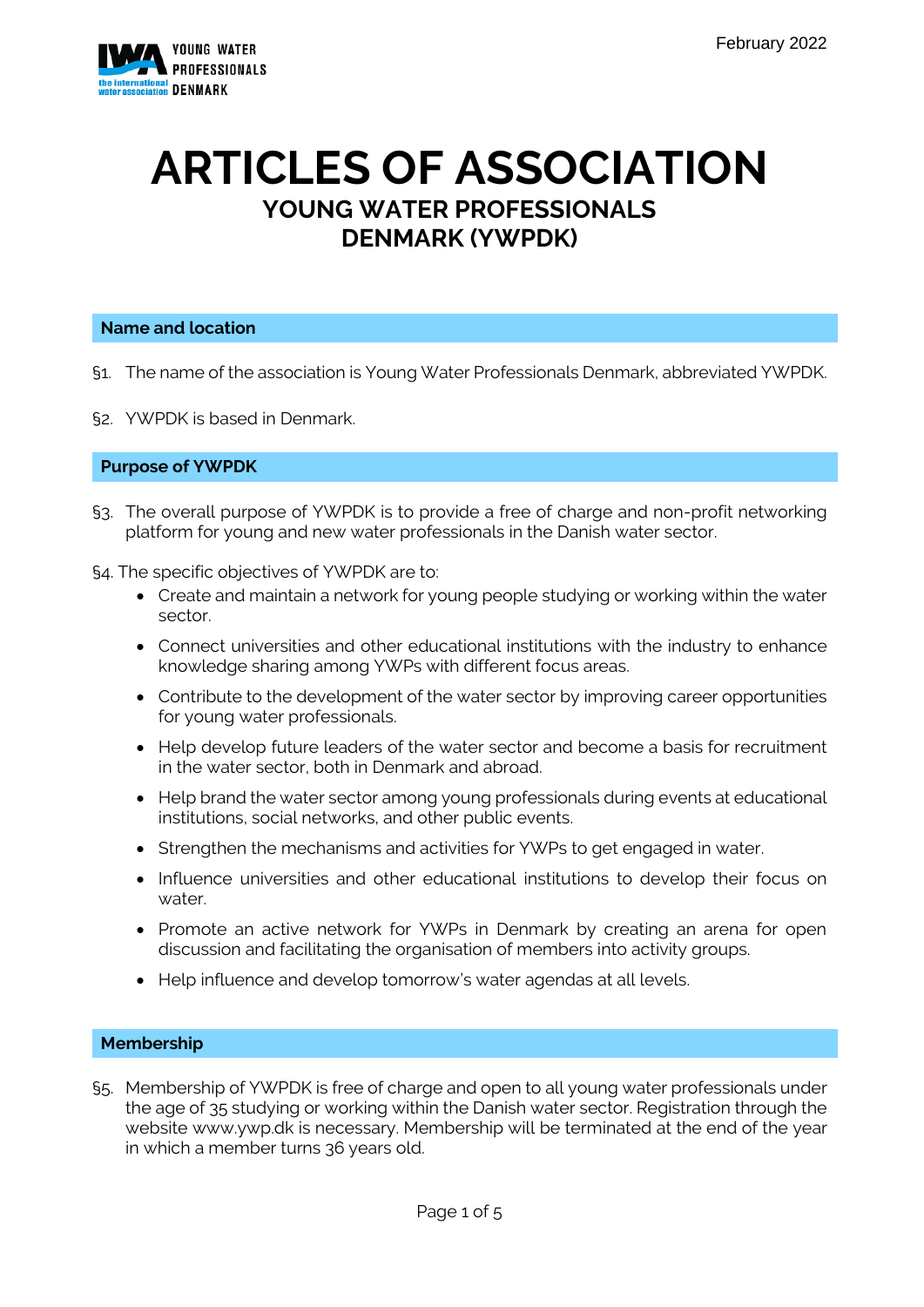#### **YWPDK Management**

- §6. The highest authority of YWPDK is the General Assembly.
- §7. The overall management and maintenance of YWPDK is led by the Country Chapter Steering Committee (CCSC).

## **YWPDK Country Chapter Steering Committee (CCSC)**

§8. The CCSC consists of six members. Three of the members are Country Chapter Officers as defined in §9, two are Committee Members and one is alternate. CCSC meetings will be held regularly and all CCSC members are expected to participate, except the alternate who is expected to participate every 3 months as a minimum. The agenda should be available no later than one week prior to the CCSC meeting and the minutes no later than one week after the meeting.

The YWPDK CCSC will as minimum undertake the following activities:

- Organize a General Assembly once a year as described in §11-§18.
- Organize social and professional events regularly.
- Participate and represent YWPDK at national and international events.
- Keep the website (ywp.dk) and social media platforms updated and active.
- Create an annual report in the beginning of each year and send this to IWA and sponsors.
- Send the annual financial statement to the auditor for revision before each General Assembly.
- §9. The §5 member-elected Country Chapter Officers of the YWPDK CCSC comprise:
	- Chair
	- Treasurer
	- Secretary

For the CCSC to be able to constitute, all three roles will as a minimum need to be filled.

#### **YWPDK Regional Representatives (RRs)**

§10. The Regional Representatives (RRs) are each driving the activities in a specific region of the country and are responsible for:

- Collaboration and communication with the CCSC and other RRs.
- Ensuring a consistent activity level of events.
- The regional budget.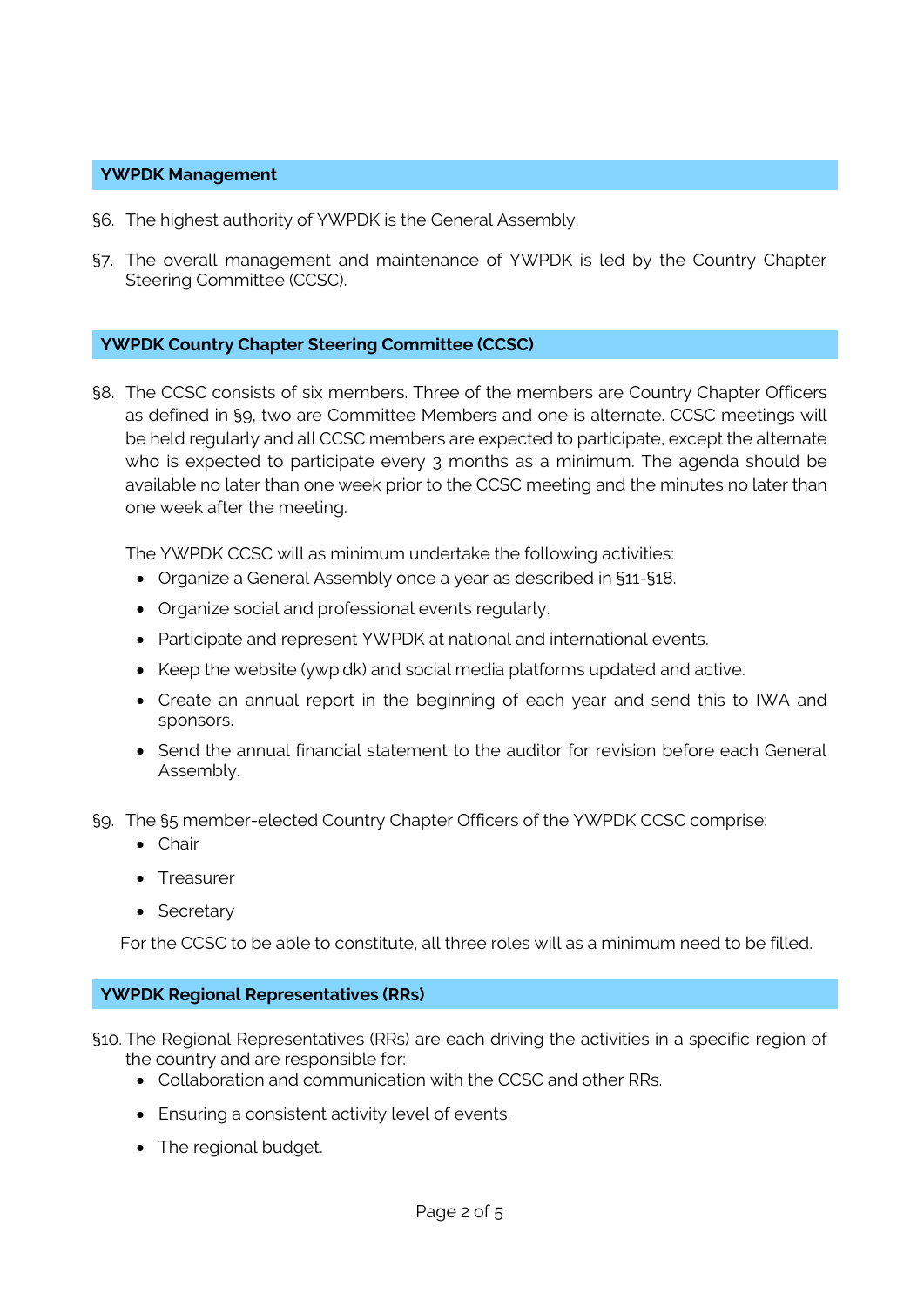# **General Assembly**

- §11. A General Assembly will be held once a year. The call for General Assembly will be sent out with all relevant appendices and posted on ywp.dk minimum 4 weeks prior to the General Assembly. The agenda must as a minimum include the following points:
	- 1. Election of spokesperson
	- 2. Election of meeting secretary
	- 3. Presentation of the annual report
	- 4. Presentation of future visions
	- 5. Presentation of the audited annual accounts and adoption of the budget for the coming year
	- 6. Election of Country Chapter Steering Committee (CCSC) members and alternate
	- 7. Election of auditor (and deputy auditor)
	- 8. Consideration of received proposals
- §12. The General Assembly is open to all YWPDK members defined in §5 and to participants invited by the CCSC. Only members defined in §5 have the right to vote.
- §13. Decisions during the General Assembly are taken by simple majority. If the voting figures are tied, the current YWPDK chair – or in his/her absence the YWPDK treasurer – will have the deciding vote. Voting will take place in writing if any one voting member wishes so. Voting by proxy is not permitted.
- §14. The CCSC will be elected by the §5 members during the General Assembly each year. Each attending §5 member will have one vote per empty CCSC seat, excluding the alternate seat. Voting will be done anonymously. CCSC members are elected for a twoyear period and the alternate for one year. The five CCSC members have alternating election years. Three seats are open for election in even years and two in odd years. CCSC members may be re-elected. The candidates are voted at the same time. The six CCSC members divide the roles among them on the first-coming CCSC meeting following the General Assembly. The candidate with the least votes during the General Assembly will be the alternate, unless one of the other elected CCSC members specifically wishes to be alternate. Three of the members must take on the roles defined in §9 while the two remaining members as well as the alternate can define their own roles in collaboration with the other CCSC members.
- §15. The RRs will be elected by the §5 members during the General Assembly each year. Each attending §5 member will have one vote for each RR seat. Voting will be done anonymously. The RRs are elected for a one-year period.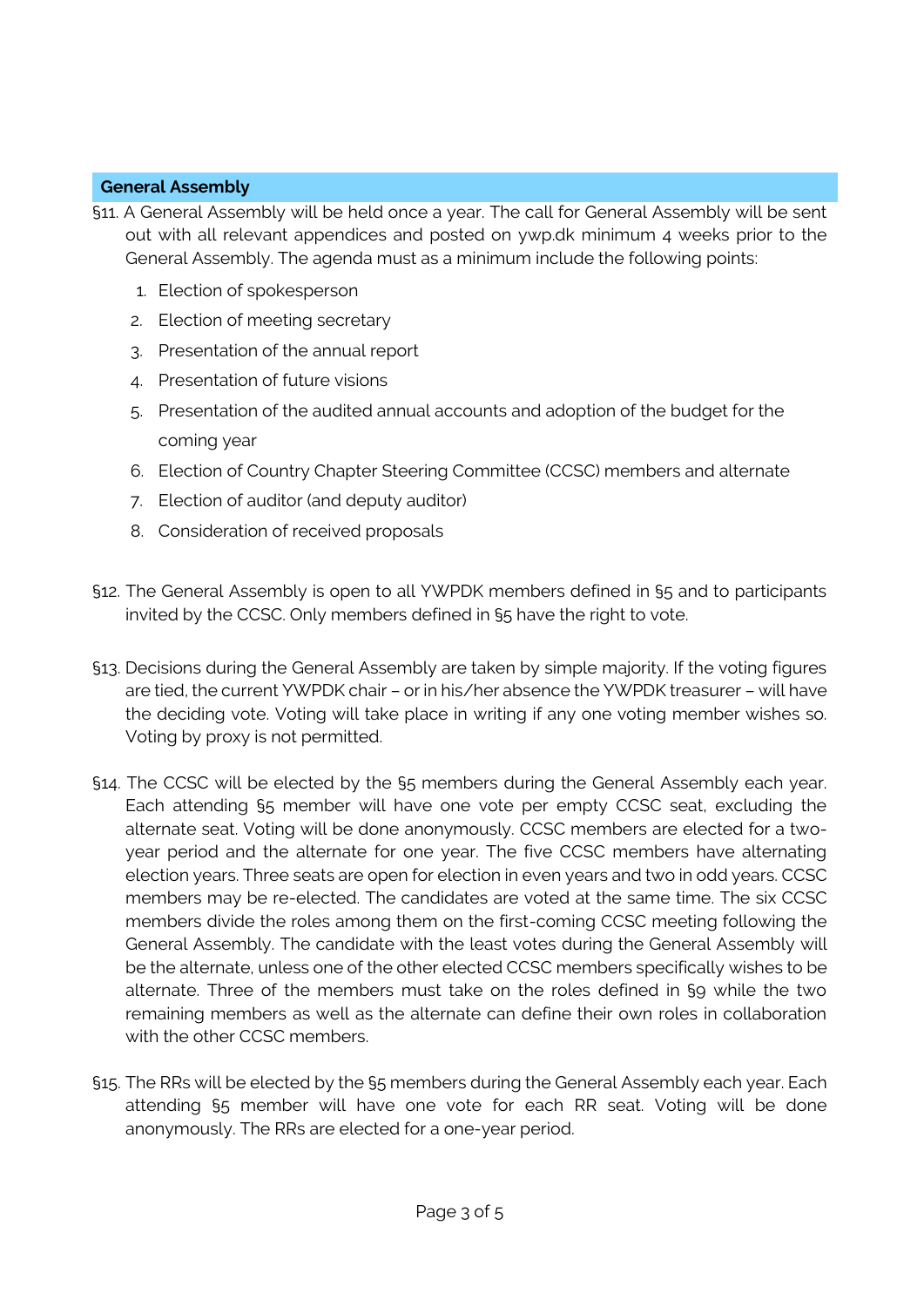- §16. Members defined in §5 will be eligible to run for the CCSC and as RRs if they are above the age of 18 years. The CCSC Officers additionally need to be members of IWA. Priority will be given to candidates who have submitted a written request to run for the CCSC membership and as RR prior to the General Assembly. It will be possible to run at the General Assembly without pre-submitting a written request only if there are vacant seats after election of the pre-running candidates. The written request for the CCSC membership and the RR positions must be submitted to the current CCSC no later than two weeks before the General Assembly.
- §17. It is only possible to hold one seat in the CCSC. Should a CCSC member leave their term prematurely, the seat will be occupied by the alternate. Should the Chair leave his/her term prematurely, the CCSC will decide amongst them, which CCSC member will become Chair until the next General Assembly.
- §18. An extraordinary General Assembly can be held upon a written request from the CCSC or at least three YWPDK members' written request to the Chair, including a letter of purpose. Invitation for an extraordinary General Assembly shall be given with at least 4 weeks' notice through the YWPDK website. Purpose and motivated agenda should be included in the invitation. Elections held at an extraordinary General Assembly are temporary and will have to respect the ordinary election cycle. This means that CCSC members elected at an extraordinary General Assembly will not be elected for two years but will have to rerun at the election term belonging to the CCSC seat they replace.

# **Finance**

- §19. YWPDK does not collect member fees and thus relies entirely on sponsorships and donations. Surplus funds generated from activities and events will be the onus of YWPDK. Funds are exclusive for the use of the YWPDK as needed*.* YWPDK should not seek to collect assets unless the assets are collected for a determined and specified purpose.
- §20. The financial year runs from January  $1^{\text{st}}$  to December  $31^{\text{st}}$ . Every year the CCSC will draft a budget to present at the General Assembly. The accounts shall be signed by all CCSC members. The elected auditor shall present their remarks to the annual accounts in form of a certificate before it is submitted for consideration at the annual General Assembly.
- §21. YWPDK is politically independent from partners and partnership does not lead to influence in YWPDK's economic priorities. All collaborations (regional, national and international) with partners should be transparent and follow the partnership agreement signed by both parties.

# **Authority to sign**

§22. The three Country Chapter Officers have the right to sign on behalf of YWPDK individually.